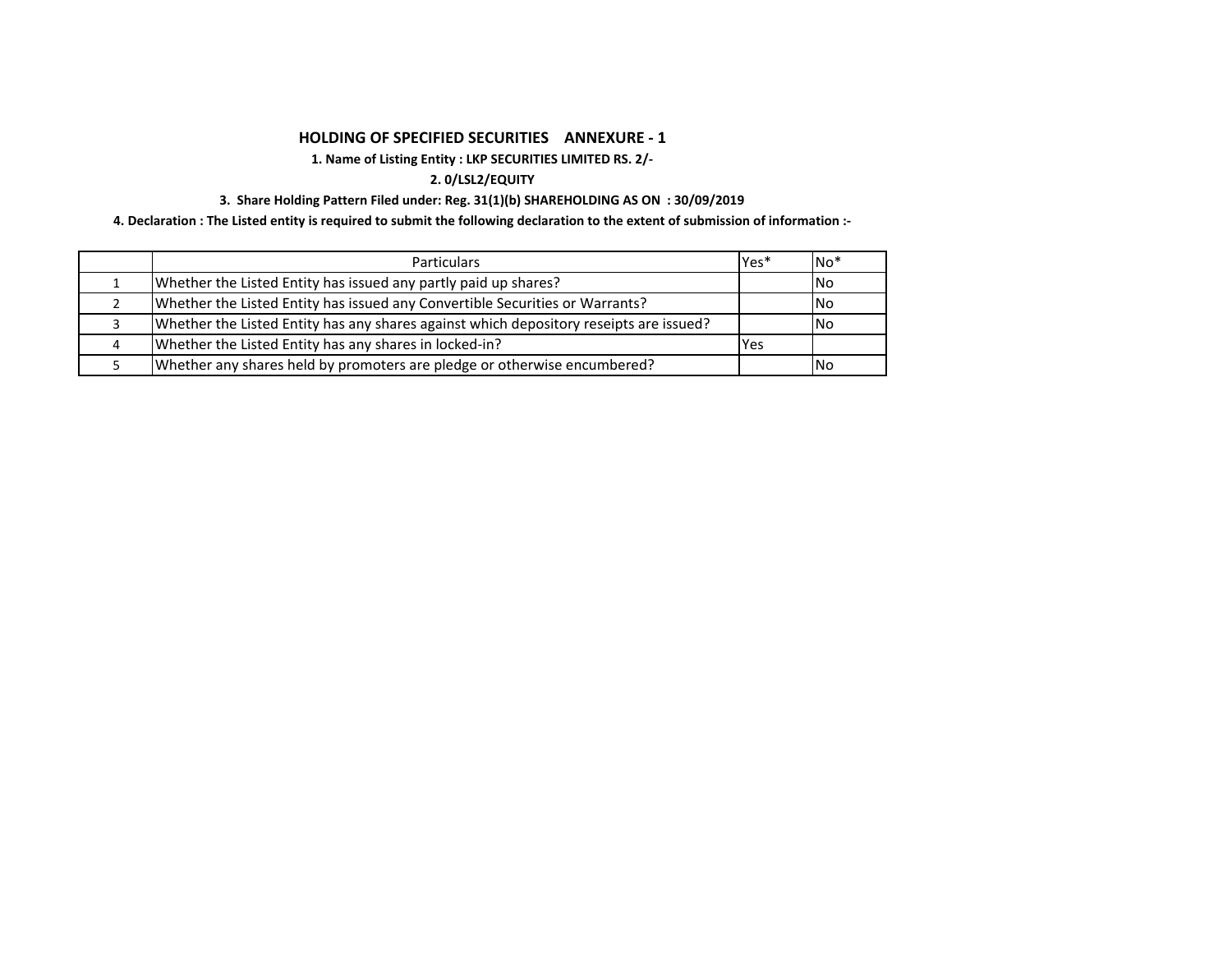### **Table I - Summary Statement holding of specified securities**

| <b>Categ</b> | Category of shareholder (II)   | Nos. of share | No. of fully | No. of Partly No. of                                   |                |           | Total Nos. Shareholdin | No of voting Rights held in each class of |                 | No of shares | <b>Total</b>                           | Number of Locked in shares |                                  | <b>Number of shares</b> |                     | Number of            |              |                   |             |
|--------------|--------------------------------|---------------|--------------|--------------------------------------------------------|----------------|-----------|------------------------|-------------------------------------------|-----------------|--------------|----------------------------------------|----------------------------|----------------------------------|-------------------------|---------------------|----------------------|--------------|-------------------|-------------|
| ory (I)      |                                | holders (III) | paid up      | $ $ paid -up equity shares shares held $ $ g as a % of |                |           |                        |                                           | securities (IX) |              |                                        |                            | underlying Shareholding          | (XII)                   |                     | pledged or otherwise |              | equity            |             |
|              |                                |               | equity       | shares held (V) underly                                |                | $(VII =$  | total no.of            |                                           |                 |              | outstanding                            | as a %                     |                                  |                         |                     |                      |              | encumbered (XIII) | shares held |
|              |                                |               | shares held  |                                                        | ing            | $IV+V+VI$ | shares                 | No of voting Rights                       |                 |              | Total as   convertible   assuming full |                            |                                  |                         |                     | in.                  |              |                   |             |
|              |                                |               | (IV)         |                                                        | <b>Deposit</b> |           | (Calculated            | Class X                                   | <b>Class</b>    | <b>Total</b> | a% of                                  |                            | Securities Conversion of         | No.(a)                  | As a % of           | No.(a)               | As a % of    | dematerializ      |             |
|              |                                |               |              |                                                        | ory            |           | as per SCRR,           |                                           |                 |              |                                        | $(A+B+C)$ (including       | convertible                      |                         | <b>Total shares</b> |                      | Total shares | ed Form           |             |
|              |                                |               |              |                                                        | Receipt        |           | 1957) (VIII)           |                                           |                 |              |                                        |                            | warrants) $(X)$ securities (as a |                         | held (b)            |                      | held (b)     | (XIV)             |             |
|              |                                |               |              |                                                        | s (VI)         |           | As a % of              |                                           |                 |              |                                        |                            | % of diluted                     |                         |                     |                      |              |                   |             |
|              |                                |               |              |                                                        |                |           | $(A+B+C2)$             |                                           |                 |              |                                        |                            | share capital)                   |                         |                     |                      |              |                   |             |
|              | Promoter and Promoter Group    |               | 48817856     |                                                        |                | 48817856  | 66.03                  | 48817856                                  |                 | 48817856     | 66.03                                  |                            | 66.03                            | 14644260                | 30.00               |                      | 0.00         | 48817856          |             |
|              | Public                         | 6496          | 25116880     |                                                        |                | 25116880  | 33.97                  | 25116880                                  |                 | 25116880     | 33.97                                  |                            | 33.97                            | 37400                   | 0.15                | N/A                  | N/A          | 22980080          |             |
|              | Non Promoter - Non Public      |               |              |                                                        |                |           |                        |                                           |                 |              |                                        |                            |                                  |                         |                     |                      |              |                   |             |
|              | Shares underlying DRs          |               |              |                                                        |                |           | 0.00                   |                                           |                 |              | 0.00                                   |                            | 0.00                             |                         | 0.00                | N/A                  | N/A          |                   |             |
|              | Shares held by Employee Trusts |               |              |                                                        |                |           | 0.00                   |                                           |                 |              | 0.00                                   |                            | 0.0                              |                         | 0.00                | N/A                  | N/A          |                   |             |
|              | Total                          | 6504          | 73934736     |                                                        |                | 73934736  | 100.00                 | 73934736                                  |                 | 73934736     | 100.00                                 |                            | 100.00                           | 14681660                | 19.86               |                      | 0.00         | 71797936          |             |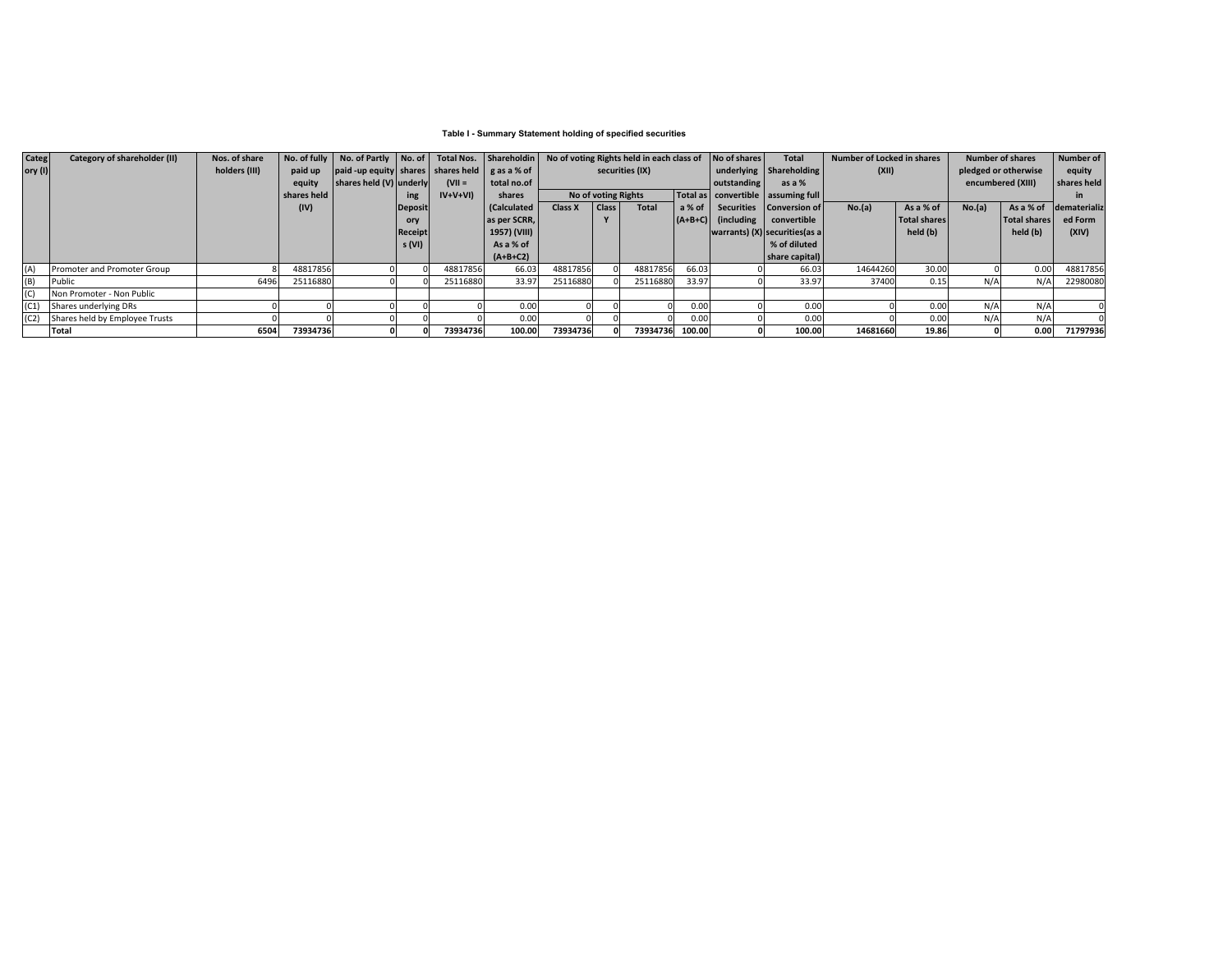### **Table II ‐ Statement showing Shareholding Pattern of the Promoter and Promoter Group**

| % calculate<br>Class X<br>Total<br>paid-up<br>Class<br>a % of<br>outstanding<br>No. of shares<br>as per SCRR<br>Y<br>convertible<br>equity<br><b>Total Nos.</b><br><b>Total</b><br>1957 As a %<br>No. of fully<br>underlying<br>shares held<br><b>Securities</b><br>shares<br>voting<br>of $(A+B+C2)$<br><b>Category &amp; Name of the Shareholder</b><br>held<br>Depository<br>$(VII =$<br>(including<br>Nos. of share paid up equity<br>rights<br>holders (III) shares held (IV)<br>warrants) $(X) = (VII)+(X)$ as a %<br><b>PAN (II)</b><br>(V)<br><b>Receipts (VI)</b><br>$IV+V+VI$<br>(VIII)<br>(1)<br>Indian<br>(a)<br>Individuals/HUFs<br>0.00<br>0.00<br>(b)<br>0.00<br>Central Govt./State Govt.<br>0.00<br>(c)<br><b>Financial Institutions/Banks</b><br>0.00<br>0.00<br>(d)<br>Any Other(specify)<br>$(d-1)$<br>24662120<br>24662120<br>33.36<br>2466212<br>24662120<br>33.36<br><b>Corporate Bodies</b><br>BHAVANA HOLDINGS PRIVATE<br>LIMITED<br>AAACB2152R<br>8722030<br>8722030<br>11.80<br>8722030<br>8722030<br>11.80<br>15940090<br>21.56<br>15940090<br>15940090<br>SEA GLIMPSE INVESTMENTS PVT LTD AAACS8600H<br>15940090<br>21.56<br>$(d-2)$<br>0.82<br>0.82<br>604332<br>604332<br>604332<br><b>Directors</b><br>604332<br>0.82<br>604332<br>604332<br>0.82<br>PRATIK M DOSHI<br>ACQPD7772E<br>604332<br>604332<br>$(d-3)$<br>23551404<br>31.85<br>23551404<br>31.85<br>23551404<br>23551404<br><b>Directors Relatives</b><br>0.81<br>600000<br>600000<br>600000<br>0.81<br>SAMAYA PRATIK DOSHI<br>CEUPD9593K<br>600000<br>17.70<br>13089354<br>17.70<br>MAHENDRA VASANTRAI DOSHI<br>AAAFL0114A<br>13089354<br>13089354<br>1308935<br><b>IRA PRATIK DOSHI</b><br>BUNPD4245E<br>0.81<br>600000<br>600000<br>600000<br>600000<br>0.81<br>100350<br>SHITAL A SONPAL<br>100350<br>100350<br>0.14<br>100350<br>0.14<br>AADPD1185C<br>12.39<br>12.39<br><b>MAHENDRA VASANTRAI DOSHI</b><br>AABPD2864Q<br>9161700<br>9161700<br>9161700<br>916170<br>Sub Total (A)(1)<br>4881785<br>48817856<br>66.0<br>48817856<br>4881785<br>66.03<br>Foreign<br>Individuals(NRI/Foreign Individuals)<br>(a)<br>0.00<br>0.00<br>(b)<br>0.00<br>0.00<br>Government | No.(a)<br>0.00<br>0.00<br>0.00<br>33.36 | convertible<br>securities (as a %<br>of diluted share<br>capital) (XI) | As a % of<br><b>Total shares</b><br>held (b)<br>0.00<br>0.00 | No.(a)<br>As a % of<br><b>Total shares</b><br>held (b)<br>0.00<br>0.00 | shares held<br>in<br>dematerializ<br>ed Form<br>(XIV)<br>$\mathbf 0$ |
|--------------------------------------------------------------------------------------------------------------------------------------------------------------------------------------------------------------------------------------------------------------------------------------------------------------------------------------------------------------------------------------------------------------------------------------------------------------------------------------------------------------------------------------------------------------------------------------------------------------------------------------------------------------------------------------------------------------------------------------------------------------------------------------------------------------------------------------------------------------------------------------------------------------------------------------------------------------------------------------------------------------------------------------------------------------------------------------------------------------------------------------------------------------------------------------------------------------------------------------------------------------------------------------------------------------------------------------------------------------------------------------------------------------------------------------------------------------------------------------------------------------------------------------------------------------------------------------------------------------------------------------------------------------------------------------------------------------------------------------------------------------------------------------------------------------------------------------------------------------------------------------------------------------------------------------------------------------------------------------------------------------------------------------------------------------------------------------------------------------------------------------------------------------------|-----------------------------------------|------------------------------------------------------------------------|--------------------------------------------------------------|------------------------------------------------------------------------|----------------------------------------------------------------------|
|                                                                                                                                                                                                                                                                                                                                                                                                                                                                                                                                                                                                                                                                                                                                                                                                                                                                                                                                                                                                                                                                                                                                                                                                                                                                                                                                                                                                                                                                                                                                                                                                                                                                                                                                                                                                                                                                                                                                                                                                                                                                                                                                                                    |                                         |                                                                        |                                                              |                                                                        |                                                                      |
|                                                                                                                                                                                                                                                                                                                                                                                                                                                                                                                                                                                                                                                                                                                                                                                                                                                                                                                                                                                                                                                                                                                                                                                                                                                                                                                                                                                                                                                                                                                                                                                                                                                                                                                                                                                                                                                                                                                                                                                                                                                                                                                                                                    |                                         |                                                                        |                                                              |                                                                        |                                                                      |
|                                                                                                                                                                                                                                                                                                                                                                                                                                                                                                                                                                                                                                                                                                                                                                                                                                                                                                                                                                                                                                                                                                                                                                                                                                                                                                                                                                                                                                                                                                                                                                                                                                                                                                                                                                                                                                                                                                                                                                                                                                                                                                                                                                    |                                         |                                                                        |                                                              |                                                                        |                                                                      |
|                                                                                                                                                                                                                                                                                                                                                                                                                                                                                                                                                                                                                                                                                                                                                                                                                                                                                                                                                                                                                                                                                                                                                                                                                                                                                                                                                                                                                                                                                                                                                                                                                                                                                                                                                                                                                                                                                                                                                                                                                                                                                                                                                                    |                                         |                                                                        |                                                              |                                                                        |                                                                      |
|                                                                                                                                                                                                                                                                                                                                                                                                                                                                                                                                                                                                                                                                                                                                                                                                                                                                                                                                                                                                                                                                                                                                                                                                                                                                                                                                                                                                                                                                                                                                                                                                                                                                                                                                                                                                                                                                                                                                                                                                                                                                                                                                                                    |                                         |                                                                        |                                                              | 0.00                                                                   | $\mathbf 0$<br>$\Omega$                                              |
|                                                                                                                                                                                                                                                                                                                                                                                                                                                                                                                                                                                                                                                                                                                                                                                                                                                                                                                                                                                                                                                                                                                                                                                                                                                                                                                                                                                                                                                                                                                                                                                                                                                                                                                                                                                                                                                                                                                                                                                                                                                                                                                                                                    |                                         |                                                                        | 0.00                                                         |                                                                        |                                                                      |
|                                                                                                                                                                                                                                                                                                                                                                                                                                                                                                                                                                                                                                                                                                                                                                                                                                                                                                                                                                                                                                                                                                                                                                                                                                                                                                                                                                                                                                                                                                                                                                                                                                                                                                                                                                                                                                                                                                                                                                                                                                                                                                                                                                    |                                         |                                                                        | 0.00                                                         | 0.00                                                                   | 24662120                                                             |
|                                                                                                                                                                                                                                                                                                                                                                                                                                                                                                                                                                                                                                                                                                                                                                                                                                                                                                                                                                                                                                                                                                                                                                                                                                                                                                                                                                                                                                                                                                                                                                                                                                                                                                                                                                                                                                                                                                                                                                                                                                                                                                                                                                    |                                         |                                                                        |                                                              |                                                                        |                                                                      |
|                                                                                                                                                                                                                                                                                                                                                                                                                                                                                                                                                                                                                                                                                                                                                                                                                                                                                                                                                                                                                                                                                                                                                                                                                                                                                                                                                                                                                                                                                                                                                                                                                                                                                                                                                                                                                                                                                                                                                                                                                                                                                                                                                                    | 11.80                                   |                                                                        | 0.00                                                         | 0.00<br>$\Omega$                                                       | 8722030                                                              |
|                                                                                                                                                                                                                                                                                                                                                                                                                                                                                                                                                                                                                                                                                                                                                                                                                                                                                                                                                                                                                                                                                                                                                                                                                                                                                                                                                                                                                                                                                                                                                                                                                                                                                                                                                                                                                                                                                                                                                                                                                                                                                                                                                                    |                                         |                                                                        |                                                              |                                                                        |                                                                      |
|                                                                                                                                                                                                                                                                                                                                                                                                                                                                                                                                                                                                                                                                                                                                                                                                                                                                                                                                                                                                                                                                                                                                                                                                                                                                                                                                                                                                                                                                                                                                                                                                                                                                                                                                                                                                                                                                                                                                                                                                                                                                                                                                                                    | 21.56                                   |                                                                        | 0.00                                                         | 0.00                                                                   | 15940090                                                             |
|                                                                                                                                                                                                                                                                                                                                                                                                                                                                                                                                                                                                                                                                                                                                                                                                                                                                                                                                                                                                                                                                                                                                                                                                                                                                                                                                                                                                                                                                                                                                                                                                                                                                                                                                                                                                                                                                                                                                                                                                                                                                                                                                                                    | 0.82<br>£                               |                                                                        | 0.00                                                         | 0.00                                                                   | 604332                                                               |
|                                                                                                                                                                                                                                                                                                                                                                                                                                                                                                                                                                                                                                                                                                                                                                                                                                                                                                                                                                                                                                                                                                                                                                                                                                                                                                                                                                                                                                                                                                                                                                                                                                                                                                                                                                                                                                                                                                                                                                                                                                                                                                                                                                    | 0.82                                    |                                                                        | 0.00                                                         | 0.00                                                                   | 604332                                                               |
|                                                                                                                                                                                                                                                                                                                                                                                                                                                                                                                                                                                                                                                                                                                                                                                                                                                                                                                                                                                                                                                                                                                                                                                                                                                                                                                                                                                                                                                                                                                                                                                                                                                                                                                                                                                                                                                                                                                                                                                                                                                                                                                                                                    | 31.85<br>14644260                       |                                                                        | 62.18                                                        | 0.00                                                                   | 23551404                                                             |
|                                                                                                                                                                                                                                                                                                                                                                                                                                                                                                                                                                                                                                                                                                                                                                                                                                                                                                                                                                                                                                                                                                                                                                                                                                                                                                                                                                                                                                                                                                                                                                                                                                                                                                                                                                                                                                                                                                                                                                                                                                                                                                                                                                    | 0.81                                    |                                                                        | 0.00                                                         | 0.00                                                                   | 600000                                                               |
|                                                                                                                                                                                                                                                                                                                                                                                                                                                                                                                                                                                                                                                                                                                                                                                                                                                                                                                                                                                                                                                                                                                                                                                                                                                                                                                                                                                                                                                                                                                                                                                                                                                                                                                                                                                                                                                                                                                                                                                                                                                                                                                                                                    | 17.70<br>12339216                       |                                                                        | 94.27                                                        | 0.00                                                                   | 13089354                                                             |
|                                                                                                                                                                                                                                                                                                                                                                                                                                                                                                                                                                                                                                                                                                                                                                                                                                                                                                                                                                                                                                                                                                                                                                                                                                                                                                                                                                                                                                                                                                                                                                                                                                                                                                                                                                                                                                                                                                                                                                                                                                                                                                                                                                    | 0.81                                    |                                                                        | 0.00                                                         | 0.00                                                                   | 600000                                                               |
|                                                                                                                                                                                                                                                                                                                                                                                                                                                                                                                                                                                                                                                                                                                                                                                                                                                                                                                                                                                                                                                                                                                                                                                                                                                                                                                                                                                                                                                                                                                                                                                                                                                                                                                                                                                                                                                                                                                                                                                                                                                                                                                                                                    | 0.14                                    |                                                                        | 0.00                                                         | 0.00                                                                   | 100350                                                               |
|                                                                                                                                                                                                                                                                                                                                                                                                                                                                                                                                                                                                                                                                                                                                                                                                                                                                                                                                                                                                                                                                                                                                                                                                                                                                                                                                                                                                                                                                                                                                                                                                                                                                                                                                                                                                                                                                                                                                                                                                                                                                                                                                                                    | 12.39<br>2305044                        |                                                                        | 25.16                                                        | 0.00                                                                   | 9161700                                                              |
|                                                                                                                                                                                                                                                                                                                                                                                                                                                                                                                                                                                                                                                                                                                                                                                                                                                                                                                                                                                                                                                                                                                                                                                                                                                                                                                                                                                                                                                                                                                                                                                                                                                                                                                                                                                                                                                                                                                                                                                                                                                                                                                                                                    | 14644260<br>66.03                       |                                                                        | 30.00                                                        | 0.00                                                                   | 48817856                                                             |
|                                                                                                                                                                                                                                                                                                                                                                                                                                                                                                                                                                                                                                                                                                                                                                                                                                                                                                                                                                                                                                                                                                                                                                                                                                                                                                                                                                                                                                                                                                                                                                                                                                                                                                                                                                                                                                                                                                                                                                                                                                                                                                                                                                    |                                         |                                                                        |                                                              |                                                                        |                                                                      |
|                                                                                                                                                                                                                                                                                                                                                                                                                                                                                                                                                                                                                                                                                                                                                                                                                                                                                                                                                                                                                                                                                                                                                                                                                                                                                                                                                                                                                                                                                                                                                                                                                                                                                                                                                                                                                                                                                                                                                                                                                                                                                                                                                                    |                                         |                                                                        |                                                              |                                                                        |                                                                      |
|                                                                                                                                                                                                                                                                                                                                                                                                                                                                                                                                                                                                                                                                                                                                                                                                                                                                                                                                                                                                                                                                                                                                                                                                                                                                                                                                                                                                                                                                                                                                                                                                                                                                                                                                                                                                                                                                                                                                                                                                                                                                                                                                                                    | 0.00                                    |                                                                        | 0.00                                                         | 0.00                                                                   |                                                                      |
|                                                                                                                                                                                                                                                                                                                                                                                                                                                                                                                                                                                                                                                                                                                                                                                                                                                                                                                                                                                                                                                                                                                                                                                                                                                                                                                                                                                                                                                                                                                                                                                                                                                                                                                                                                                                                                                                                                                                                                                                                                                                                                                                                                    | 0.00                                    |                                                                        | 0.00                                                         | 0.00                                                                   | $\Omega$                                                             |
| (c)<br>0.00<br>0.00<br>Institutions                                                                                                                                                                                                                                                                                                                                                                                                                                                                                                                                                                                                                                                                                                                                                                                                                                                                                                                                                                                                                                                                                                                                                                                                                                                                                                                                                                                                                                                                                                                                                                                                                                                                                                                                                                                                                                                                                                                                                                                                                                                                                                                                |                                         | 0.00                                                                   | 0.00                                                         | 0.00                                                                   | $\Omega$                                                             |
| (d)<br>0.00<br>0.00<br>Foreign Portfolio Investor                                                                                                                                                                                                                                                                                                                                                                                                                                                                                                                                                                                                                                                                                                                                                                                                                                                                                                                                                                                                                                                                                                                                                                                                                                                                                                                                                                                                                                                                                                                                                                                                                                                                                                                                                                                                                                                                                                                                                                                                                                                                                                                  |                                         |                                                                        | 0.00                                                         | 0.00                                                                   |                                                                      |
| (e)<br>Any Other(specify)                                                                                                                                                                                                                                                                                                                                                                                                                                                                                                                                                                                                                                                                                                                                                                                                                                                                                                                                                                                                                                                                                                                                                                                                                                                                                                                                                                                                                                                                                                                                                                                                                                                                                                                                                                                                                                                                                                                                                                                                                                                                                                                                          | 0.00                                    |                                                                        |                                                              |                                                                        |                                                                      |
| Sub Total (A)(2)<br>0.00<br>0.00                                                                                                                                                                                                                                                                                                                                                                                                                                                                                                                                                                                                                                                                                                                                                                                                                                                                                                                                                                                                                                                                                                                                                                                                                                                                                                                                                                                                                                                                                                                                                                                                                                                                                                                                                                                                                                                                                                                                                                                                                                                                                                                                   |                                         |                                                                        | 0.00                                                         | 0.00                                                                   |                                                                      |
| <b>Total Shareholding of Promoter and</b><br>Promoter Group (A)=(A)(1)+(A)(2)<br>48817856<br>48817856<br>48817856<br>66.03<br>48817856<br>66.03                                                                                                                                                                                                                                                                                                                                                                                                                                                                                                                                                                                                                                                                                                                                                                                                                                                                                                                                                                                                                                                                                                                                                                                                                                                                                                                                                                                                                                                                                                                                                                                                                                                                                                                                                                                                                                                                                                                                                                                                                    | 0.00                                    |                                                                        | 14644260<br>30.00                                            | 0.00                                                                   | 48817856                                                             |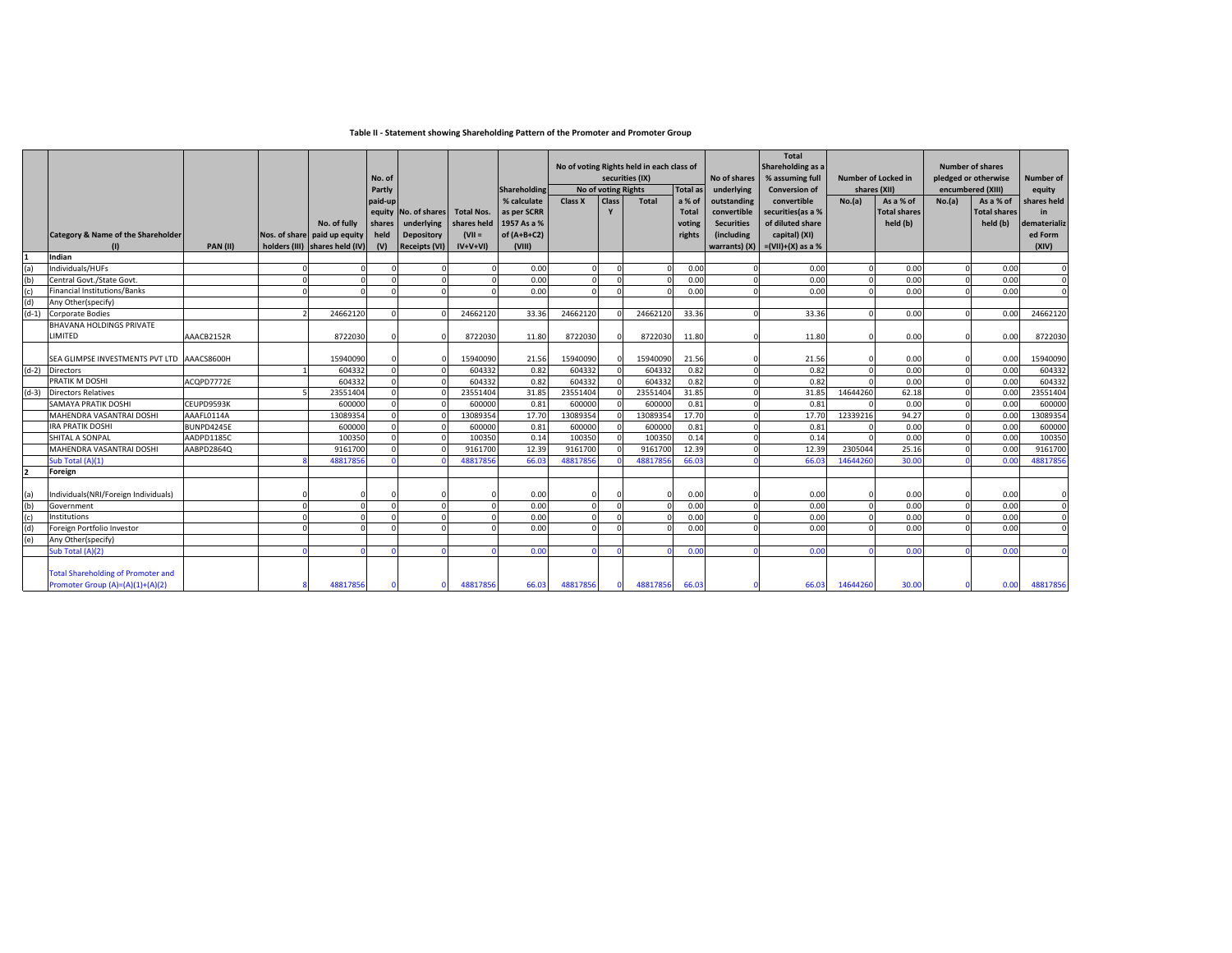#### **Table III ‐ Statement showing Shareholding Pattern of the Public Shareholder**

|         |                                                 |                 |          |                                              | No. of         |                                 |                                  |                            | No of voting Rights held in each class of<br>securities (IX)<br>No of voting Rights |          |              | No of shares    | <b>Total</b><br>Shareholding as a<br>% assuming full | <b>Number of Locked in</b><br>shares (XII) |                | <b>Number of shares</b><br>pledged or otherwise<br>encumbered (XIII) |          | Number of           |                         |
|---------|-------------------------------------------------|-----------------|----------|----------------------------------------------|----------------|---------------------------------|----------------------------------|----------------------------|-------------------------------------------------------------------------------------|----------|--------------|-----------------|------------------------------------------------------|--------------------------------------------|----------------|----------------------------------------------------------------------|----------|---------------------|-------------------------|
|         |                                                 |                 |          |                                              | Partly         |                                 |                                  | Shareholding               |                                                                                     |          |              | <b>Total as</b> | underlying                                           | <b>Conversion of</b>                       |                |                                                                      |          |                     | equity                  |
|         |                                                 |                 |          |                                              | paid-up        |                                 |                                  | % calculate                | Class X                                                                             | Class    | <b>Total</b> | a % of          | outstanding                                          | convertible                                | No.(a)         | As a % of                                                            | No.(a)   | As a % of           | shares held             |
|         |                                                 |                 |          |                                              | equity         | No. of shares                   | <b>Total Nos.</b><br>shares held | as per SCRR<br>1957 As a % |                                                                                     |          |              | <b>Total</b>    | convertible                                          | securities(as a %<br>of diluted share      |                | <b>Total shares</b>                                                  |          | <b>Total shares</b> | in                      |
|         | <b>Category &amp; Name of the shareholder</b>   |                 |          | No. of fully<br>Nos. of share paid up equity | shares<br>held | underlying<br><b>Depository</b> | $(VII =$                         | of $(A+B+C2)$              |                                                                                     |          |              | voting          | <b>Securities</b><br>(including                      | capital) (XI)                              |                | held (b)                                                             |          | held (b)            | dematerializ<br>ed Form |
|         | (1)                                             | <b>PAN (II)</b> |          | holders (III) shares held (IV)               | (V)            | <b>Receipts (VI)</b>            | $IV+V+VI$                        | (VIII)                     |                                                                                     |          |              | rights          | warrants) (X)                                        | $=(VII)+(X)$ as a %                        |                |                                                                      |          |                     | (XIV)                   |
|         | <b>Institutions</b>                             |                 |          |                                              |                |                                 |                                  |                            |                                                                                     |          |              |                 |                                                      |                                            |                |                                                                      |          |                     |                         |
| (a)     | <b>Mutual Funds</b>                             |                 |          | 4200                                         |                |                                 | 4200                             | 0.01                       | 4200                                                                                |          | 4200         | 0.01            |                                                      | 0.01                                       | $\Omega$       | 0.00                                                                 |          | 0.00                |                         |
| (b)     | <b>Venture Capital Funds</b>                    |                 | n        |                                              |                |                                 |                                  | 0.00                       |                                                                                     |          |              | 0.00            | $\Omega$                                             | 0.00                                       | $\mathbf 0$    | 0.00                                                                 |          | 0.00                | $\Omega$                |
|         | Alternate Investments Funds                     |                 |          |                                              |                |                                 |                                  | 0.00                       |                                                                                     |          |              | 0.00            |                                                      | 0.00                                       | $\Omega$       | 0.00                                                                 |          | 0.00                | $\Omega$                |
|         |                                                 |                 |          |                                              |                |                                 |                                  |                            |                                                                                     |          |              |                 |                                                      |                                            |                |                                                                      |          |                     |                         |
| (d)     | Foreign Venture Capital Investors               |                 |          |                                              |                |                                 |                                  | 0.00                       |                                                                                     |          |              | 0.00            |                                                      | 0.00                                       | $\Omega$       | 0.00                                                                 |          | 0.00                |                         |
| (e)     | Foreign Portfolio Investors                     |                 |          | 2149504                                      |                |                                 | 2149504                          | 2.91                       | 2149504                                                                             |          | 2149504      | 2.91            |                                                      | 2.91                                       | $\Omega$       | 0.00                                                                 |          | 0.00                | 2149504                 |
|         | <b>INDIA MAX INVESTMENT FUND</b>                |                 |          |                                              |                |                                 |                                  |                            |                                                                                     |          |              |                 |                                                      |                                            |                |                                                                      |          |                     |                         |
|         | LIMITED                                         | AABCI5500R      |          | 2149504                                      |                |                                 | 2149504                          | 2.91                       | 2149504                                                                             |          | 2149504      | 2.91            |                                                      | 2.91                                       | $\Omega$       | 0.00                                                                 |          | 0.00                | 2149504                 |
| (f)     | <b>Financial Institutions/Banks</b>             |                 |          | 15300                                        |                |                                 | 15300                            | 0.02                       | 15300                                                                               |          | 15300        | 0.02            |                                                      | 0.02                                       | $\Omega$       | 0.00                                                                 |          | 0.00                | 300                     |
| (g)     | <b>Insurance Companies</b>                      |                 | $\Omega$ |                                              | $\Omega$       |                                 |                                  | 0.00                       |                                                                                     |          |              | 0.00            | $\Omega$                                             | 0.00                                       | $\overline{0}$ | 0.00                                                                 |          | 0.00                | $\mathbf 0$             |
| (h)     | Provident Funds / Pension Funds                 |                 |          |                                              |                |                                 |                                  | 0.00                       |                                                                                     |          |              | 0.00            |                                                      | 0.00                                       |                | 0.00                                                                 |          | 0.00                |                         |
|         | Any other (specify)                             |                 |          |                                              |                |                                 |                                  |                            |                                                                                     |          |              |                 |                                                      |                                            |                |                                                                      |          |                     |                         |
|         | Sub Total (B)(1)                                |                 |          | 216900                                       |                |                                 | 216900                           | 2.93                       | 216900                                                                              |          | 216900       | 2.93            |                                                      | 2.93                                       |                | 0.0                                                                  |          | 0.00                | 2149804                 |
|         |                                                 |                 |          |                                              |                |                                 |                                  |                            |                                                                                     |          |              |                 |                                                      |                                            |                |                                                                      |          |                     |                         |
|         | <b>Central Government/State</b>                 |                 |          |                                              |                |                                 |                                  |                            |                                                                                     |          |              |                 |                                                      |                                            |                |                                                                      |          |                     |                         |
|         | Government(s)/ President of India               |                 |          |                                              |                |                                 |                                  |                            |                                                                                     |          |              |                 |                                                      |                                            |                |                                                                      |          |                     |                         |
| (a)     | Central Govt./State Govt.                       |                 | $\Omega$ |                                              |                |                                 |                                  | 0.00                       |                                                                                     |          |              | 0.00            | $\Omega$                                             | 0.00                                       | $\Omega$       | 0.00                                                                 |          | 0.00                |                         |
|         | Sub Total (B)(2)                                |                 |          |                                              |                |                                 |                                  | 0.00                       |                                                                                     |          |              | 0.00            |                                                      | 0.00                                       |                | 0.00                                                                 |          | 0.00                |                         |
| 3       | <b>Non-Institutions</b>                         |                 |          |                                              |                |                                 |                                  |                            |                                                                                     |          |              |                 |                                                      |                                            |                |                                                                      |          |                     |                         |
| (a)     | Individual                                      |                 |          |                                              |                |                                 |                                  |                            |                                                                                     |          |              |                 |                                                      |                                            |                |                                                                      |          |                     |                         |
|         | Ind-Hold nominal shr capital upto               |                 |          |                                              |                |                                 |                                  |                            |                                                                                     |          |              |                 |                                                      |                                            |                |                                                                      |          |                     |                         |
| (ai)    | Rs.2L<br>Ind-Hold nominal shr capital in excess |                 | 6107     | 12430737                                     |                |                                 | 12430737                         | 16.81                      | 12430737                                                                            |          | 12430737     | 16.81           |                                                      | 16.81                                      | 37300          | 0.30                                                                 |          | 0.00                | 10936793                |
|         | of Rs.2L                                        |                 |          | 1742826                                      |                |                                 | 1742826                          | 2.36                       | 1742826                                                                             |          | 1742826      | 2.36            | $\Omega$                                             | 2.36                                       | $\Omega$       | 0.00                                                                 |          | 0.00                | 1742826                 |
| (aii)   | SAYANTA BASU                                    | AHXPB9515B      |          | 917352                                       | $\Omega$       |                                 | 917352                           | 1.24                       | 917352                                                                              | $\Omega$ | 917352       | 1.24            | $\Omega$                                             | 1.24                                       | $\overline{0}$ | 0.00                                                                 | $\Omega$ | 0.00                | 917352                  |
| (b)     | NBFCs Registered with RBI                       |                 |          |                                              |                |                                 |                                  | 0.00                       |                                                                                     |          |              | 0.00            | $\Omega$                                             | 0.00                                       | $\Omega$       | 0.00                                                                 |          | 0.00                | $\Omega$                |
| (c)     | <b>Employees Trusts</b>                         |                 | $\Omega$ |                                              | $\Omega$       |                                 |                                  | 0.00                       |                                                                                     | $\Omega$ |              | 0.00            | $\Omega$                                             | 0.00                                       | $\overline{0}$ | 0.00                                                                 | $\Omega$ | 0.00                | $\mathbf 0$             |
|         | Overseas Depositories (holding DRs)             |                 |          |                                              |                |                                 |                                  |                            |                                                                                     |          |              |                 |                                                      |                                            |                |                                                                      |          |                     |                         |
| (d)     | (balancing figure)                              |                 |          |                                              |                |                                 |                                  | 0.00                       |                                                                                     |          | ſ            | 0.00            |                                                      | 0.00                                       | $\Omega$       | 0.00                                                                 |          | 0.00                |                         |
| (e)     | Any Other(specify)                              |                 |          |                                              |                |                                 |                                  |                            |                                                                                     |          |              |                 |                                                      |                                            |                |                                                                      |          |                     |                         |
|         |                                                 |                 |          |                                              |                |                                 |                                  |                            |                                                                                     |          |              |                 |                                                      |                                            |                |                                                                      |          |                     |                         |
|         | (e-1) Non Resident Indians (Individuals)        |                 | 273      | 1123350                                      |                |                                 | 1123350                          | 1.52                       | 1123350                                                                             |          | 1123350      | 1.52            |                                                      | 1.52                                       |                | 0.00                                                                 |          | 0.00                | 547800                  |
|         | (e-2) Corporate Bodies                          |                 | 88       | 3234727                                      | $\Omega$       |                                 | 3234727                          | 4.38                       | 3234727                                                                             | $\Omega$ | 3234727      | 4.38            | $\Omega$                                             | 4.38                                       | $\overline{0}$ | 0.00                                                                 | $\Omega$ | 0.00                | 3186721                 |
|         |                                                 |                 |          |                                              |                |                                 |                                  |                            |                                                                                     |          |              |                 |                                                      |                                            |                |                                                                      |          |                     |                         |
|         | GROVSNOR INVESTMENT FUND LTD                    | AADCG9900H      |          | 1941694                                      |                |                                 | 1941694                          | 2.63                       | 1941694                                                                             |          | 1941694      | 2.63            | $\Omega$                                             | 2.63                                       | $\overline{0}$ | 0.00                                                                 |          | 0.00                | 1941694                 |
|         | <b>MARYTIME TRIMPEX PRIVATE</b>                 |                 |          |                                              |                |                                 |                                  |                            |                                                                                     |          |              |                 |                                                      |                                            |                |                                                                      |          |                     |                         |
|         | LIMITED                                         | AACCM0463C      |          | 784794                                       |                |                                 | 784794                           | 1.06                       | 784794                                                                              |          | 784794       | 1.06            |                                                      | 1.06                                       | $\Omega$       | 0.00                                                                 |          | 0.00                | 784794                  |
| $(e-3)$ | Directors                                       |                 |          | 39976                                        | $\Omega$       |                                 | 39976                            | 0.05                       | 39976                                                                               |          | 39976        | 0.05            | $\Omega$                                             | 0.05                                       | 100            | 0.25                                                                 | $\Omega$ | 0.00                | 39876                   |
| $(e-4)$ | Trusts                                          |                 |          | 1200                                         | $\Omega$       |                                 | 1200                             | 0.00                       | 1200                                                                                |          | 1200         | 0.00            | $\circ$                                              | 0.00                                       | $\mathbf 0$    | 0.00                                                                 | $\Omega$ | 0.00                | 1200                    |
| (e-5)   | <b>Clearing Member</b>                          |                 |          | 9316                                         |                |                                 | 9316                             | 0.01                       | 9316                                                                                |          | 9316         | 0.01            | $\Omega$                                             | 0.01                                       | $\mathbf 0$    | 0.00                                                                 |          | 0.00                | 9316                    |
| $(e-6)$ | Corporate Body - Broker                         |                 |          | 810                                          | $\Omega$       |                                 | 810                              | 0.00                       | 810                                                                                 |          | 810          | 0.00            | $\Omega$                                             | 0.00                                       | $\Omega$       | 0.00                                                                 | $\Omega$ | 0.00                | 810                     |
| $(e-7)$ | Foreign Corporate Bodies                        |                 |          | 4364934                                      | $\Omega$       |                                 | 4364934                          | 5.90                       | 4364934                                                                             |          | 4364934      | 5.90            | $\Omega$                                             | 5.90                                       | $\overline{0}$ | 0.00                                                                 | $\Omega$ | 0.00                | 4364934                 |
|         | <b>AGRUD CAPITAL PTE LTD</b>                    | AAHCA8709N      |          | 4364934                                      |                |                                 | 4364934                          | 5.90                       | 4364934                                                                             |          | 4364934      | 5.90            |                                                      | 5.90                                       | $\Omega$       | 0.00                                                                 |          | 0.00                | 4364934                 |
|         | Sub Total (B)(3)                                |                 | 648      | 2294787                                      |                |                                 | 2294787                          | 31.0                       | 2294787                                                                             |          | 2294787      | 31.04           |                                                      | 31.04                                      | 37400          | 0.10                                                                 |          | 0.00                | 2083027                 |
|         | <b>Total Public Shareholding</b>                |                 | 6496     | 2511688                                      |                |                                 | 2511688                          | 33.97                      | 2511688                                                                             |          | 25116880     | 33.97           |                                                      | 33.97                                      | 37400          | 0.15                                                                 |          | 0.00                | 22980080                |
|         | $(B)=(B)(1)+(B)(2)+(B)(3)$                      |                 |          |                                              |                |                                 |                                  |                            |                                                                                     |          |              |                 |                                                      |                                            |                |                                                                      |          |                     |                         |